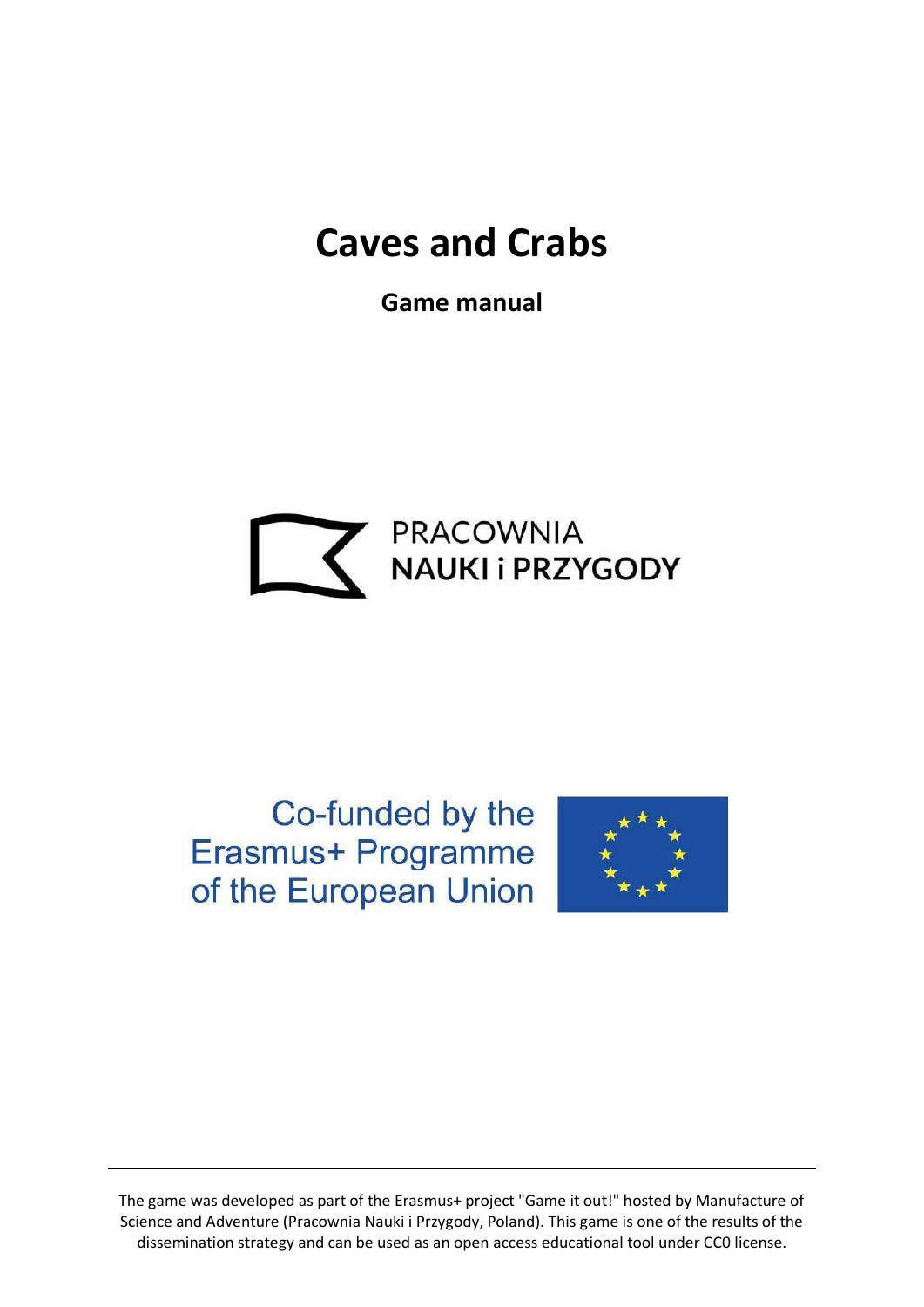# Game Description

#### **What is it about**:

You are forming a group of 4 adventure seekers who decided to steal together the treasure of the dragon. The team is really well-prepared: you have the Wizard (/Sorceress), the Warrior, the Fortune-teller and the Healer. However… the dungeon of the dragon turned out to be a real maze, and the door closed behind your backs. Your fortune-teller had also a vision: in 15 minutes the dragon will wake and all of your adventures will be over. Moreover, they noticed the crabs and ghosts that may await you in the maze.

#### **Learning goals**:

Cooperation, coordination, communication, caring for each other, caring for individual psychological well-being.

#### **Authors**:

Maria Kozak, Zuzanna Sierpińska, Chițimia Adriana-Alexandra, Dănuț Florea

#### **Number of players**:

4

#### **Time for the game (without debriefing)**:

 $~\sim$  15 minutes

#### **List of components**:

- 1 Board (file: board.pdf)
- 4 Character cards (file characters.pdf)
- 16 Tunnel cards (4 Ghost Cards, 4 Crab Cards, 8 Plain Cards, file tunnels.pdf)
- 22 Token Caves (12 Diamond Cards, 4 " +1 move" cards, 3 Ghost Cards, 3 Crab Cards, file caves.pdf)
- 1 Bag for the diamonds
- 16 Diamonds (4 in each colour)
- 4 Character pawns
- 4 Keys Tokens
- 16 Life Tokens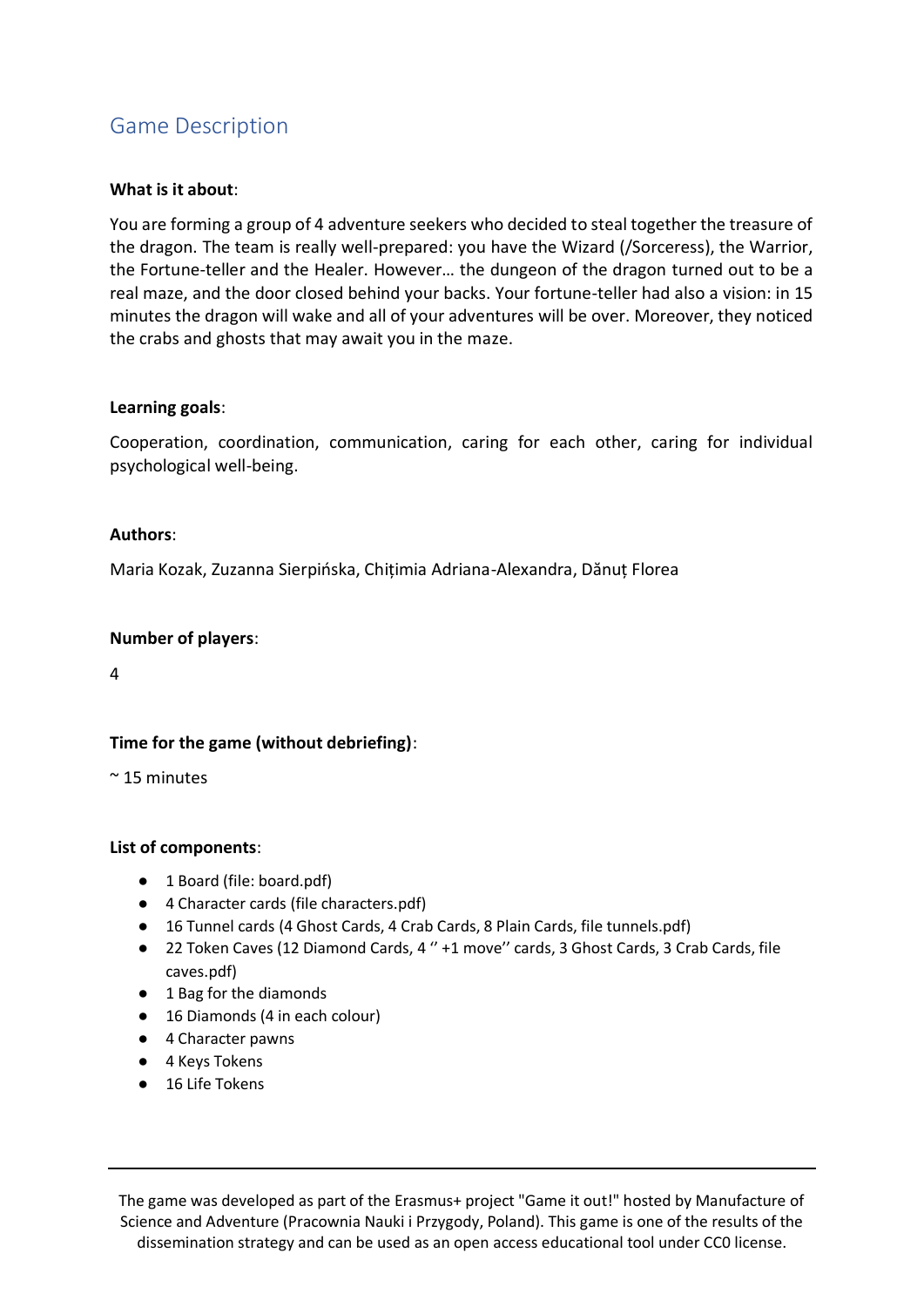# Game Manual

## **Setup**

Every player starts the game with 4 lives and 2 random diamonds that are taken from the magic black bag. Later, when the player find the diamonds while exploring the caves, they can choose what diamond they take.

Each player will start the game in any cave (the green spots). The Warrior is the first to start the game. After that, players take turns clockwise.

### **Turn order**

In every turn you have 4 possible, independent actions:

- 1. explore a cave
- 2. pass through a tunnel (or at least try to!)
- 3. use your special skill
- 4. exchange the diamonds within the team.

You can take each of the action only once, unless you pay with one life point – then you can repeat any of the actions for one time.

If you encounter a crab in a tunnel or in a cave during the exploration, you have a choice, what to do:

- 1. you can wait
- 2. pay with a diamond and pass through it (then it stays on the board though!)
- 3. as a Warrior, use your special skill and kill it (then you take it away from the board).

If you meet a ghost you have a similar choice

- 1. you can wait
- 2. pay with a **life point** to it to pass through
- 3. if you are a Wizard or Sorceress send it away for good using your special skill.

The game was developed as part of the Erasmus+ project "Game it out!" hosted by Manufacture of Science and Adventure (Pracownia Nauki i Przygody, Poland). This game is one of the results of the dissemination strategy and can be used as an open access educational tool under CC0 license.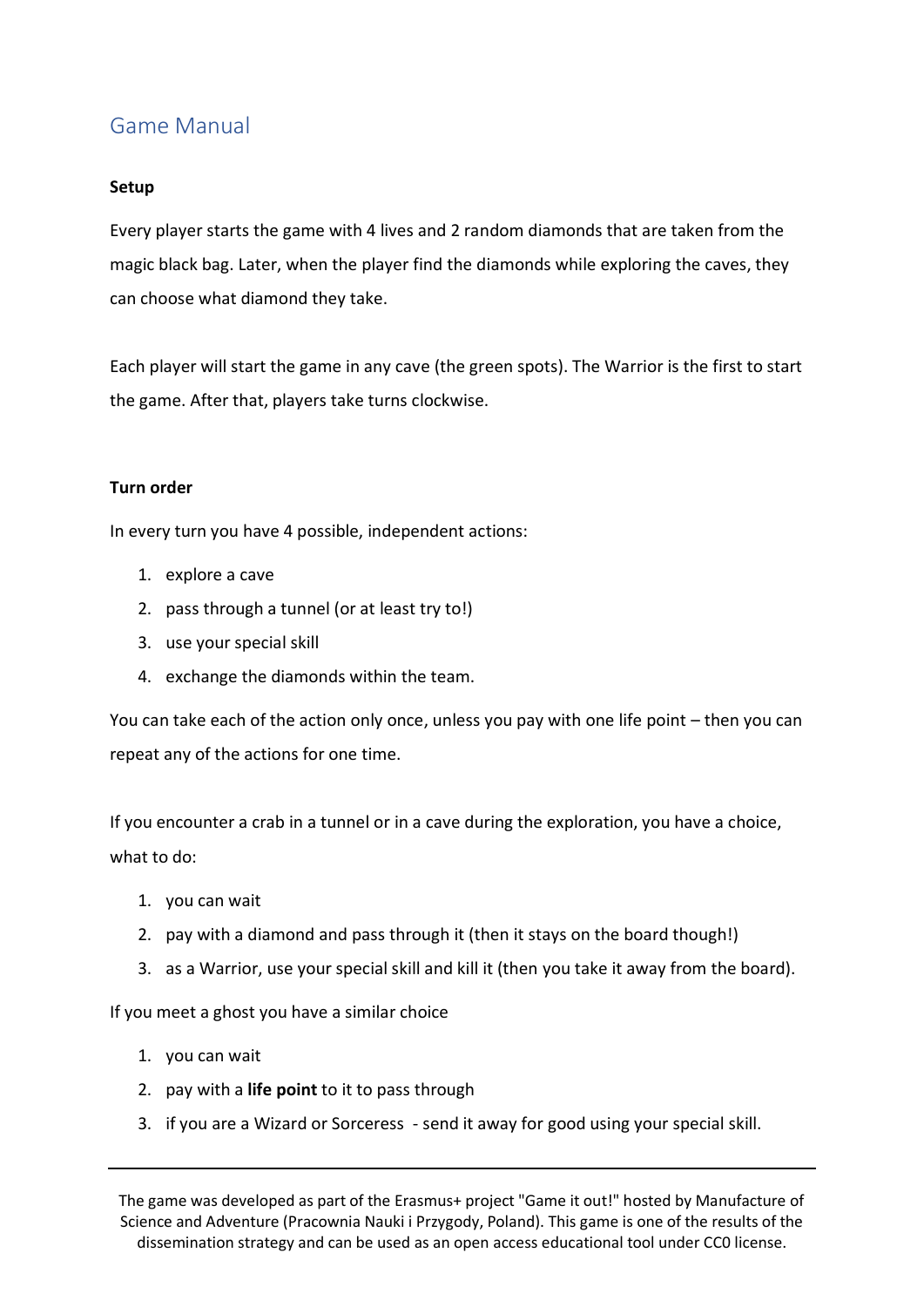#### **You can use your character special skill only if you have two identical diamonds!**

Every 5 minutes the dragon starts to twist around and the walls start to shake – taking away a point of life of every character. It happens twice during the gameplay – as when the last 5 minutes pass, the dragon awakes and doesn't really care about your state – it will eat you anyway.

So, how can you escape the labyrinth and, therefore, win the game?

● Every player must have 4 different diamonds in order to receive a key. If everybody has a key, you need to spread yourself around the maze in such a way that every character is separated from everybody else by, at least, 2 tunnels. Only then, the portal will safely open and you will be free!

#### **Other special skills:**

- 1. The special skill of the Healer is to give back a point of life to anyone (just one per turn!) – including themselves.
- 2. The Fortune-teller can use their special skill to see if a tunnel they are nearby is safe or if there is a ghost or a crab there. After they see the tunnel card, they need to put it back hidden on the board.

In order to use any of your special skill on something or somebody you need to be in the same cave or tunnel. You cannot stop in tunnels unless a crab or a ghost make you stay there. The exchange or donations of the diamonds can happen only in a cave in which there are both sides present.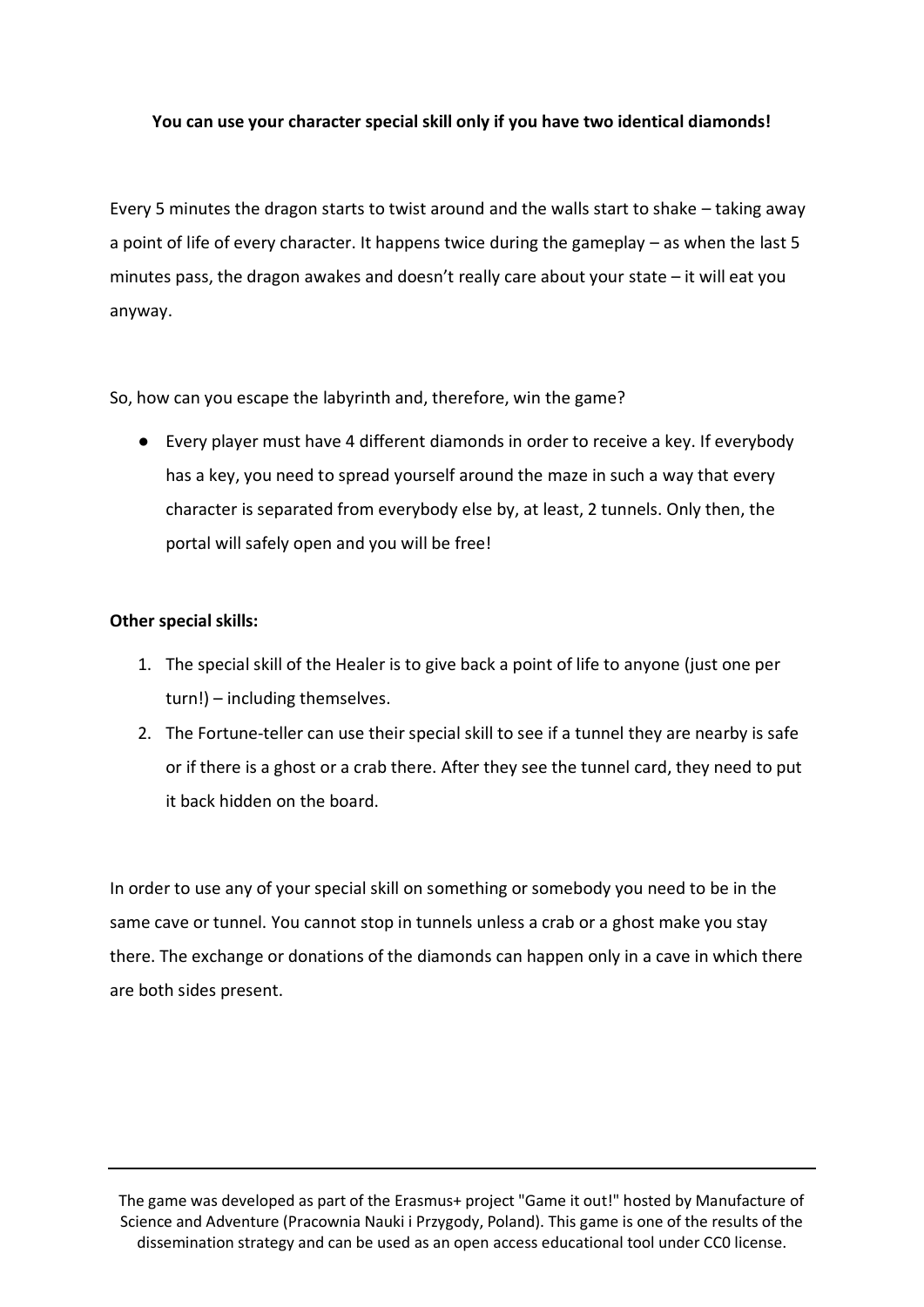## **Debriefing**

Discuss wit players the aspects of their cooperation and planning:

- How did they plan their actions?
- How did they react to the unexpected events?
- What were their discussions about?
- Did everyone participate in the planning? If not, then why?
- What could be improved in the team's actions?
- How did the team consider the individual resources and risks related to them?
- In which moments the caring for other team members occured?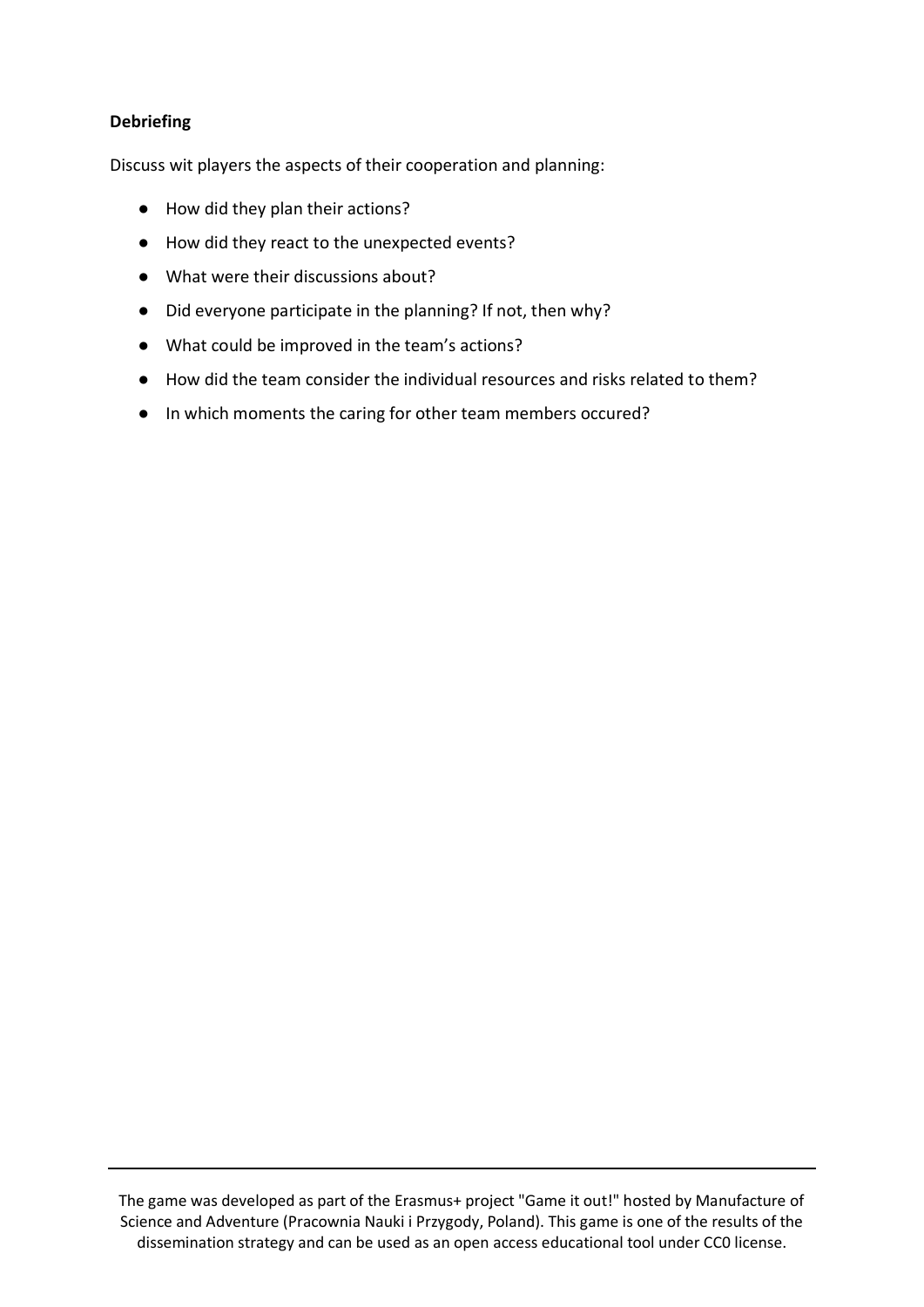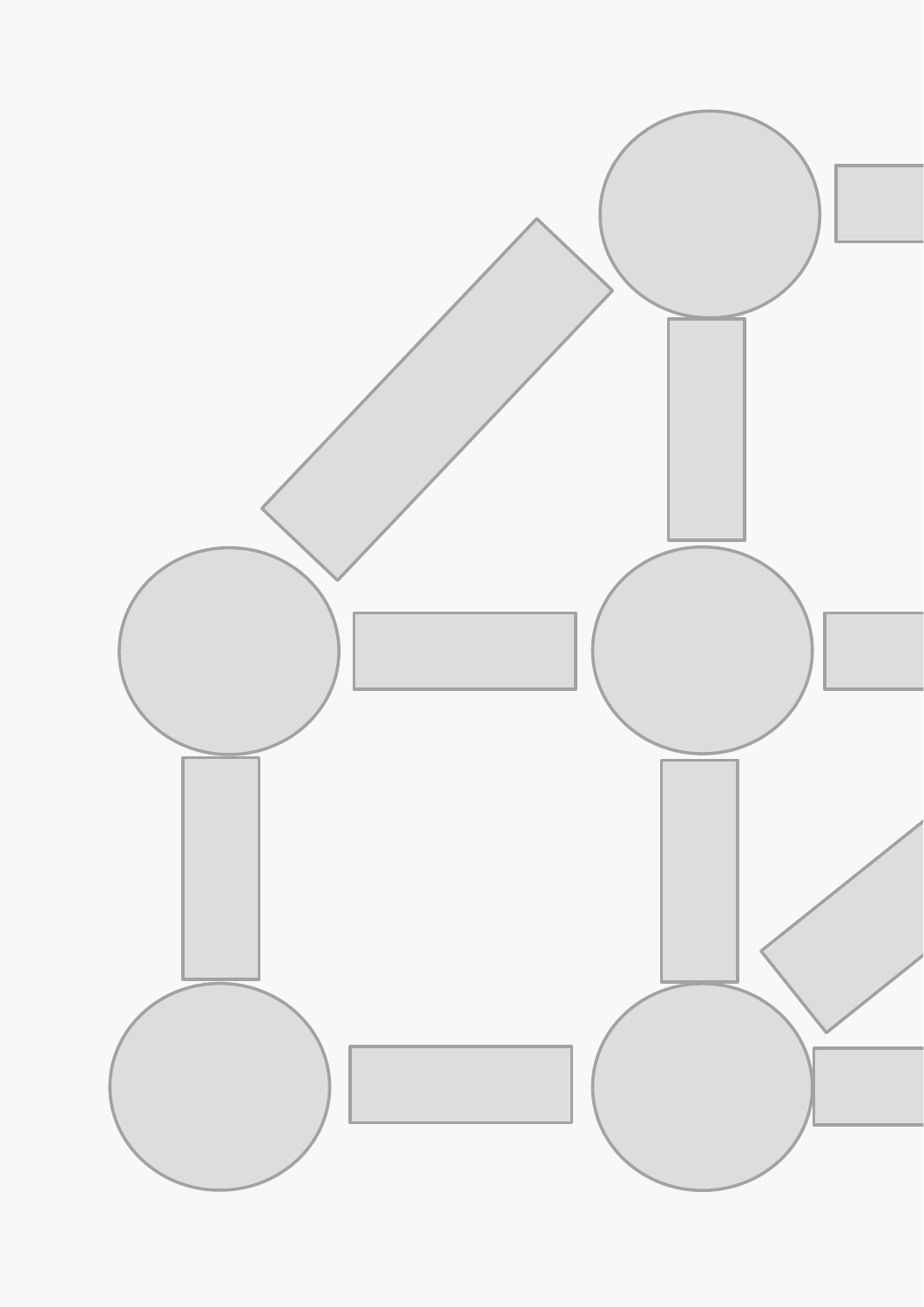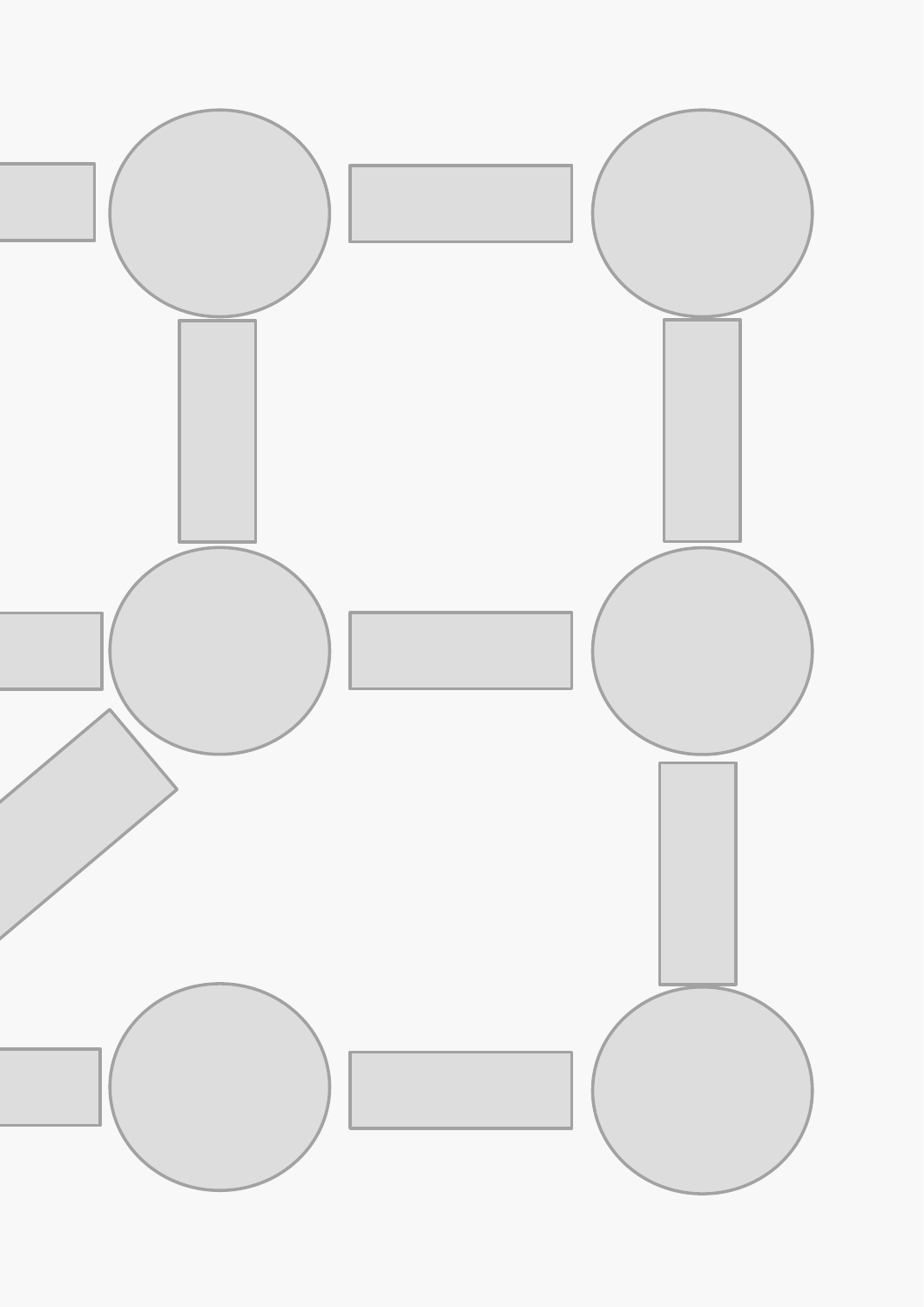









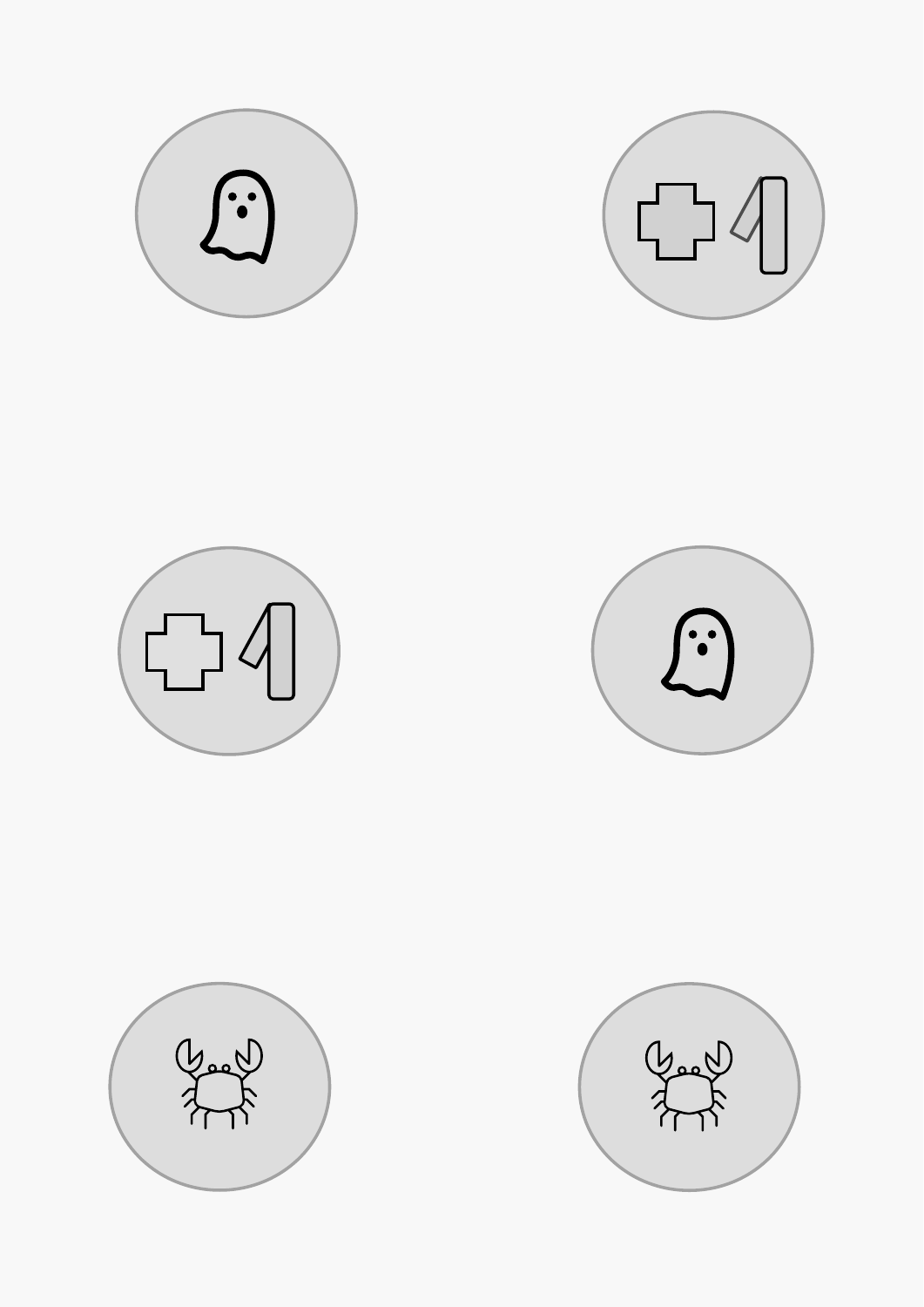









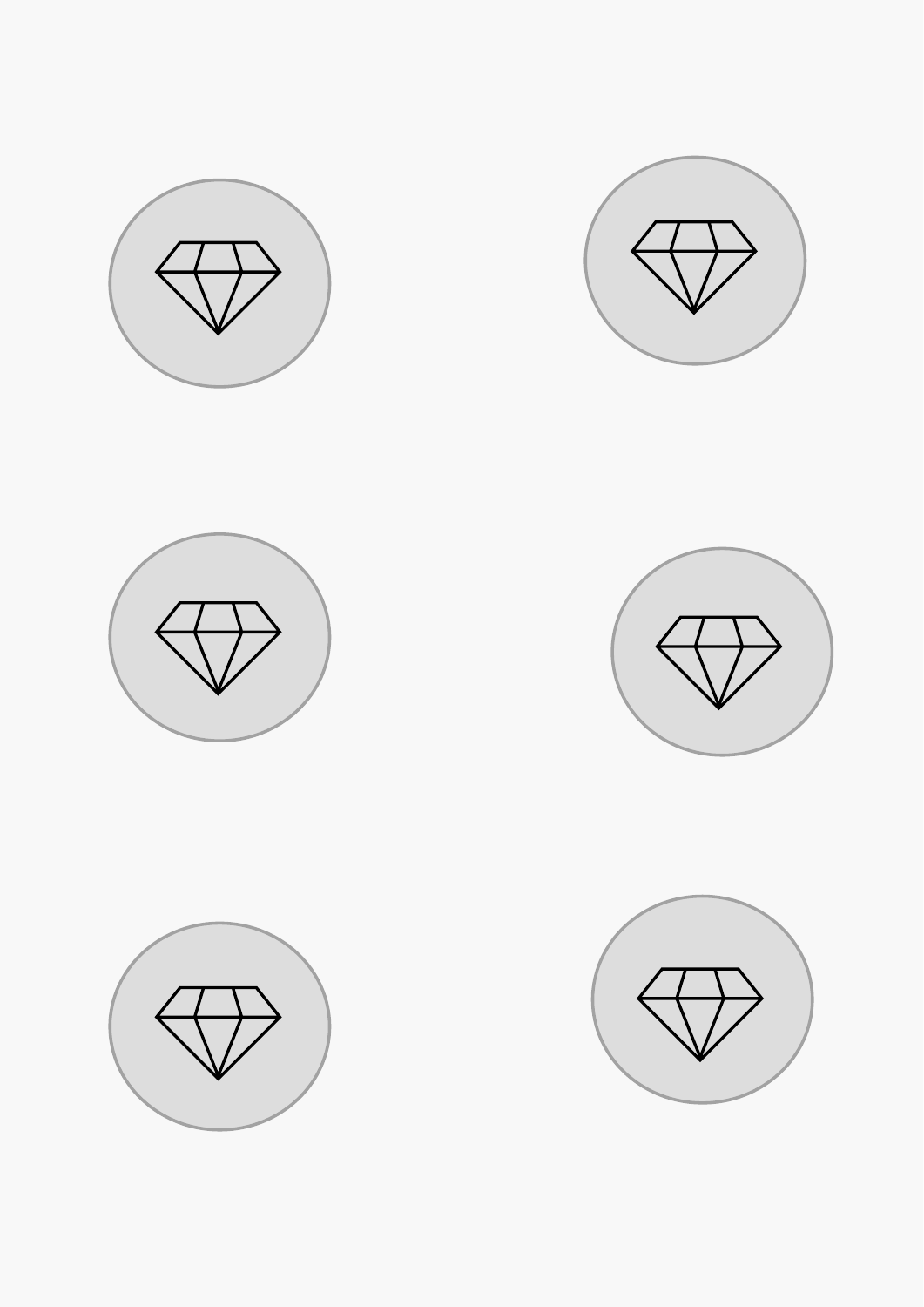









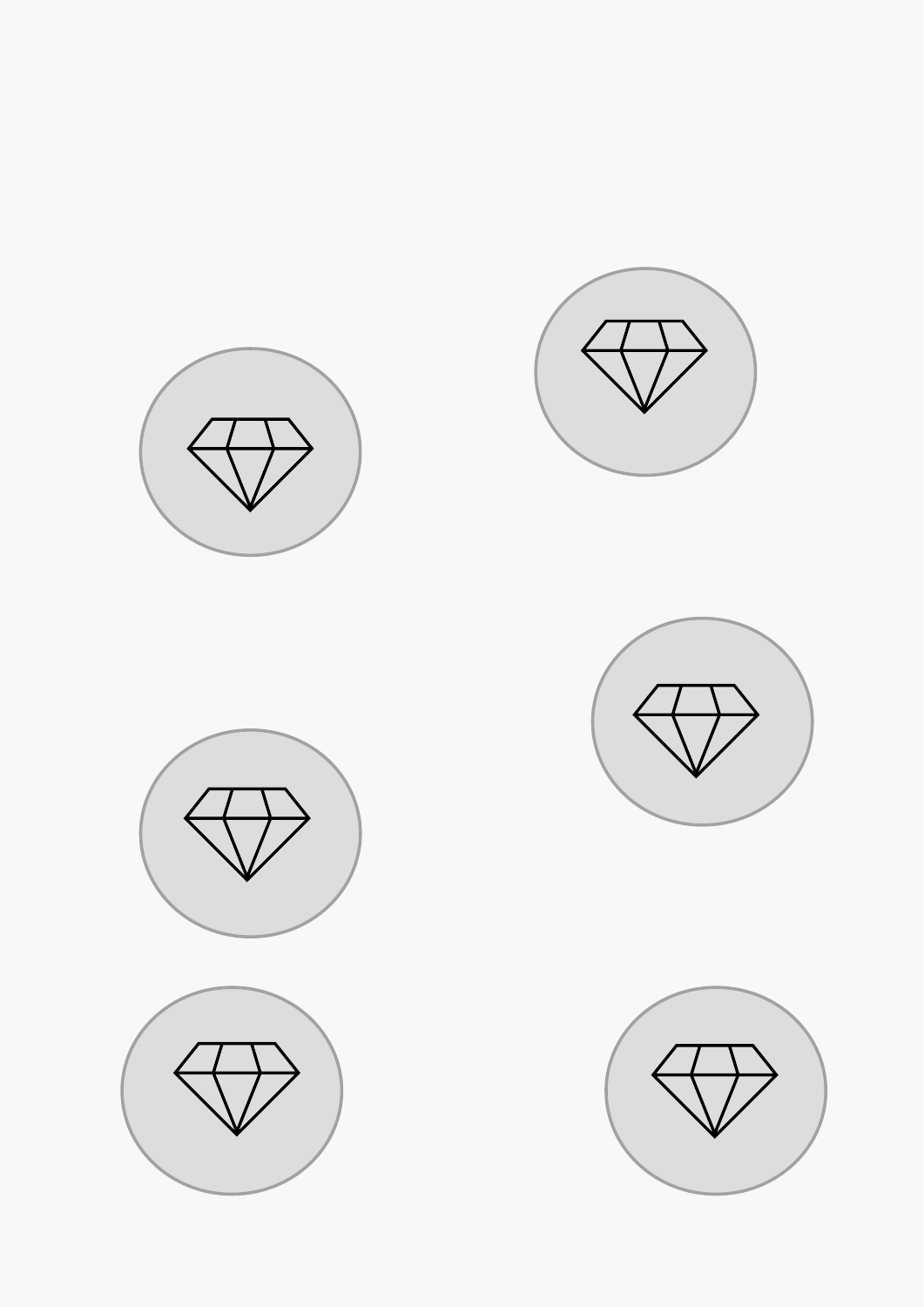





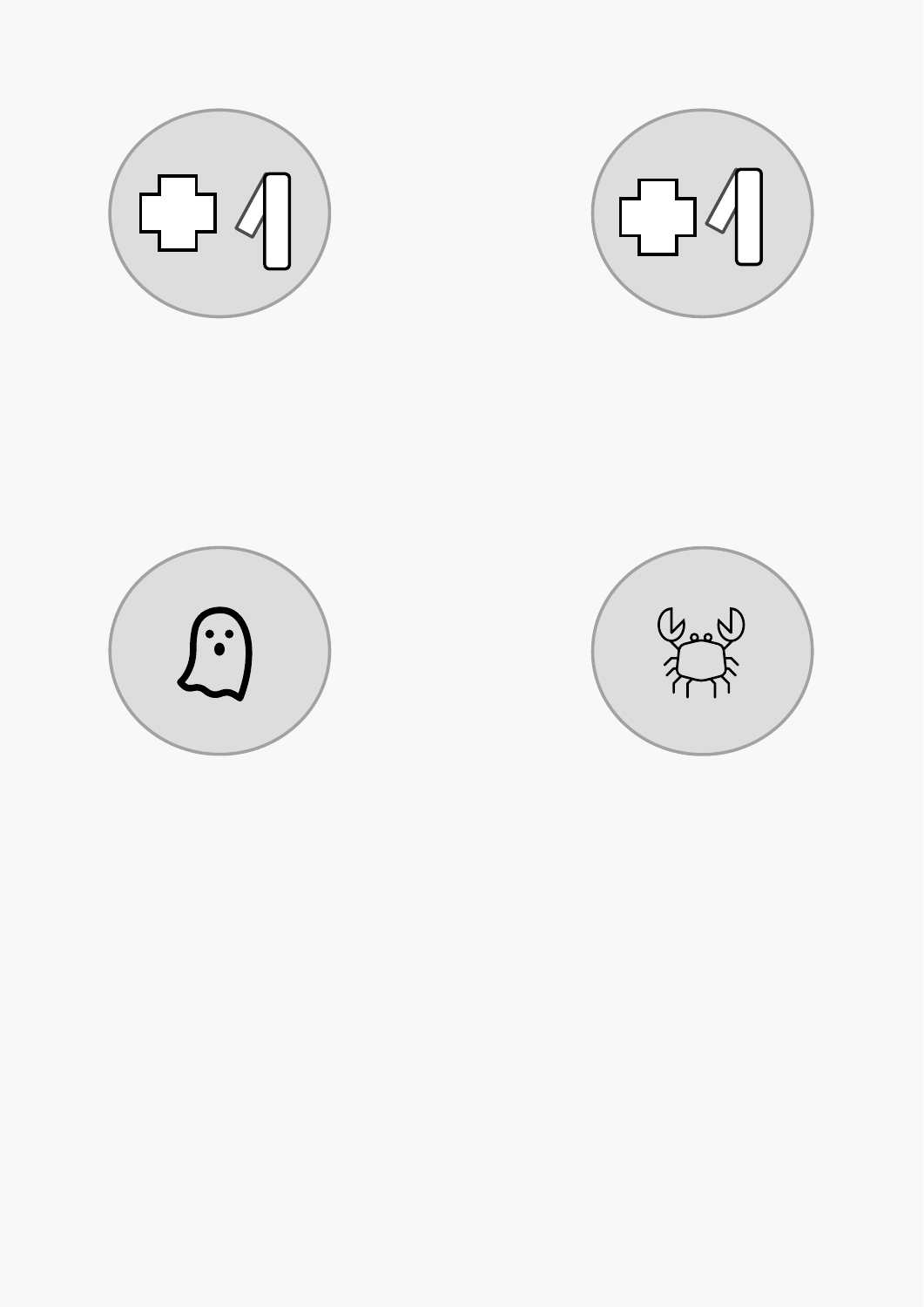